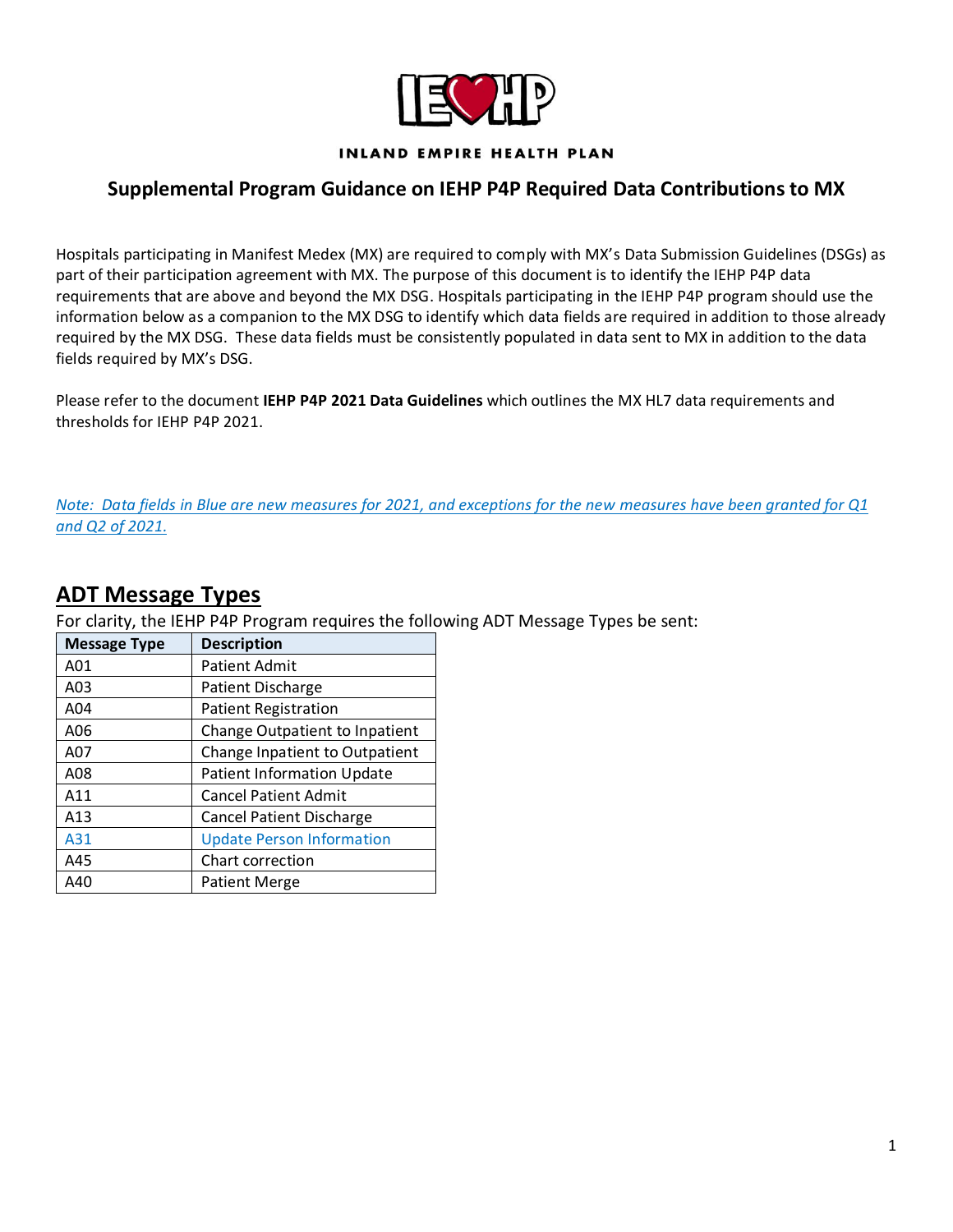

#### INLAND EMPIRE HEALTH PLAN

### **ADT field level differences**

| P <sub>4</sub> P<br><b>Measure</b> | Data                         | HL7<br><b>Field</b> | <b>MX DSG</b> | <b>IEHP P4P</b>                                                                                                |
|------------------------------------|------------------------------|---------------------|---------------|----------------------------------------------------------------------------------------------------------------|
| Admission                          | Admit Reason                 | $PV2-3$             | Preferred     | Required                                                                                                       |
| Admission                          | Type of service              | PV1.10              | Preferred     | Required                                                                                                       |
| Discharge                          | <b>Discharge Disposition</b> | PV1.36              | Required      | Required<br>For 2021: IEHP will look at codes outside of                                                       |
|                                    |                              |                     |               | discharge to home.                                                                                             |
| Discharge                          | Patient Home/SNF             | PV1.37              | Required      | Required                                                                                                       |
| Discharge                          | Diagnosis Code               | DG1-3.1             | Required      | Required<br>For 2021, Calculations based on any ADT with<br>discharge date for Inpatient and Emergency (PV1.2) |
| Insurance                          | <b>Policy Number</b>         | <b>IN1-36</b>       | Preferred     | Required                                                                                                       |

### **ORU field level differences**

| <b>P4P Measure</b>   | Data                       | <b>HL7 Field</b> | <b>MX DSG</b> | <b>IEHP P4P</b> |
|----------------------|----------------------------|------------------|---------------|-----------------|
| <b>Patient Visit</b> | Patient Visit ID           | PV1-19           | Preferred     | Required        |
| Orders               | Order Placer Code          | OBR-3.1          | Conditionally | Required        |
|                      |                            |                  | Required      |                 |
| Lab Results          | Universal Service ID       | OBR-4            | Required      | Required        |
| Lab Results          | Diagnostic Service Sect ID | <b>OBR-24</b>    | Required      | Required        |
| Lab Results          | <b>Result Value</b>        | OBX-5            | Preferred     | Required        |
| Lab Results          | <b>Units</b>               | OBX-6            | Preferred     | Required        |
| Lab Results          | Reference Range            | OBX-7            | Preferred     | Required        |
| Lab Results          | Abnormal Flag              | OBX-8            | Preferred     | Required        |
| Lab Results          | <b>Result Date/Time</b>    | OBX-14.1         | Preferred     | Required        |

# **RDE field level differences**

| <b>P4P Measure</b>     | Data        | <b>HL7 Field</b> | <b>MX DSG</b> | <b>IEHP P4P</b> |
|------------------------|-------------|------------------|---------------|-----------------|
| Medication Information | Give Amount | RXE-3            | Preferred     | Reauired        |
| Medication Information | Give Units  | RXE-5            | Preferred     | Reauired        |
| Medication Information | Sig         | <b>RXE-21</b>    | Preferred     | Reauired        |